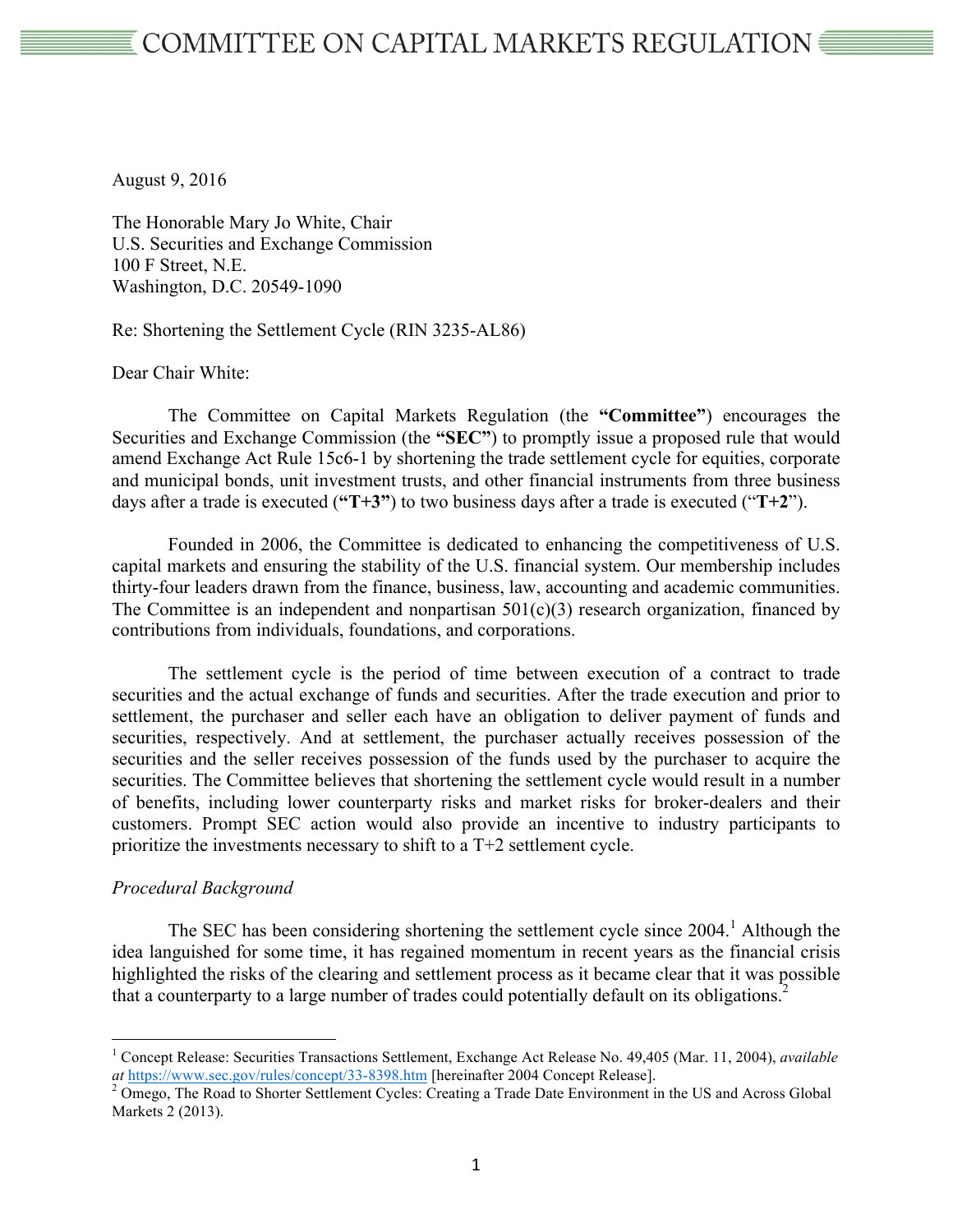The most recent analysis of the costs, benefits, and savings of a transition to  $T+2$  is an October 2012 report by the Boston Consulting Group commissioned by the Depository Trust & Clearing Corporation. The report found that operational cost savings to broker-dealers, custodian banks, and asset managers would exceed the costs of the transition just three years after implementation. <sup>3</sup> In June 2015, an industry steering committee consisting of senior-level representatives from securities industry associations and firms that represent various segments of the securities industry issued a white paper outlining a proposed timeline and industry requirements for migrating to a  $T+2$  settlement cycle, including necessary regulatory changes.<sup>4</sup>

The Investment Company Institute (the **"ICI"**) and Securities Industry and Financial Markets Association (**"SIFMA"**) also sent a letter to Chair White in June 2015 seeking support for the change. The letter focused on Exchange Act Rule 15c6-1(a), which generally prohibits a broker or dealer from entering into a contract for the purchase or sale of security if the contract provides for payment of funds and delivery of securities later than the third business day after the date of the contract.<sup>5</sup> The letter noted that though the rule technically permits a shorter settlement cycle than  $T+3$ , an amendment to the rule would ensure industry-wide adoption of a  $T+2$ settlement cycle.<sup>6</sup>

The response from the SEC commissioners to the letter was highly positive. Commissioners Piwowar and Stein quickly issued a joint statement expressing their support for a  $T+2$  settlement cycle<sup>7</sup> and Commissioners Gallagher and Aguilar publicly noted their agreement shortly thereafter.<sup>8</sup> Chair White stated her "strong" support for migrating to a  $T+2$  settlement cycle in a letter to ICI and SIFMA in September 2015. <sup>9</sup> Chair White's letter noted that "regulatory certainty is [a] precondition to the success of any migration to  $T+2$ ," and that she was committed to considering regulatory changes on a timetable that would permit the industry to meet its goal of completing the migration to a T+2 settlement cycle by the third quarter of

 <sup>3</sup> The Boston Consulting Group, Cost Benefit Analysis of Shortening the Settlement Cycle 10 (2012), *available at* http://www.dtcc.com/~/media/Files/Downloads/WhitePapers?CBA\_BCG\_Shortening\_the\_Settlement\_Cycle\_Octob

er2012.pdf.<br><sup>4</sup> PricewaterhouseCoopers, Shortening the Settlement Cycle: The Move to T+2 (2015), *available at*<br> $\frac{http://www.ust2.com/pdfs/ssc.pdf}{5}$ .<br><sup>5</sup> 17 CFR § 240.15c6-1(a).

 $6$  Letter from Paul Schott Stevens, President and CEO, Investment Company Institute, and Kenneth E. Bentsen, Jr., President and CEO, Securities Industry and Financial Markets Association, to Mary Jo White, Chair, U.S. Securities and Exchange Commission (June 18, 2015), *available at* http://www.ust2.com/pdfs/SSCregfinal.pdf [hereinafter ICI and SIFMA Letter].

 $7$  Commissioner Michael S. Piwowar and Commissioner Kara M. Stein, Statement Regarding Proposals to Shorten the Trade Settlement Cycle (June 29, 2015), *available at* https://www.sec.gov/news/statement/statement-onproposals-to-shorten-the-trade-settlement-cycle.html. 8 Commissioner Daniel M. Gallagher (@DanGallagherGrp), Tweet (July 1, 2015), *available at*

https://twitter.com/dangallaghergrp; Commissioner Luis A. Aguilar, The Benefits of Shortening the Securities Settlement Cycle (July 16, 2015), *available at* https://www.sec.gov/news/statement/benefits-of-shortening-thesecurities-settlement-cycle.html.<br><sup>9</sup> Letter from Mary Jo White, Chair, U.S. Securities and Exchange Commission, to Paul Schott Stevens, President

and CEO, Investment Company Institute, and Kenneth E. Bentsen, Jr., President and CEO, Securities Industry and Financial Markets Association 1 (Sept. 16, 2015), *available at* http://src.bna.com/i7.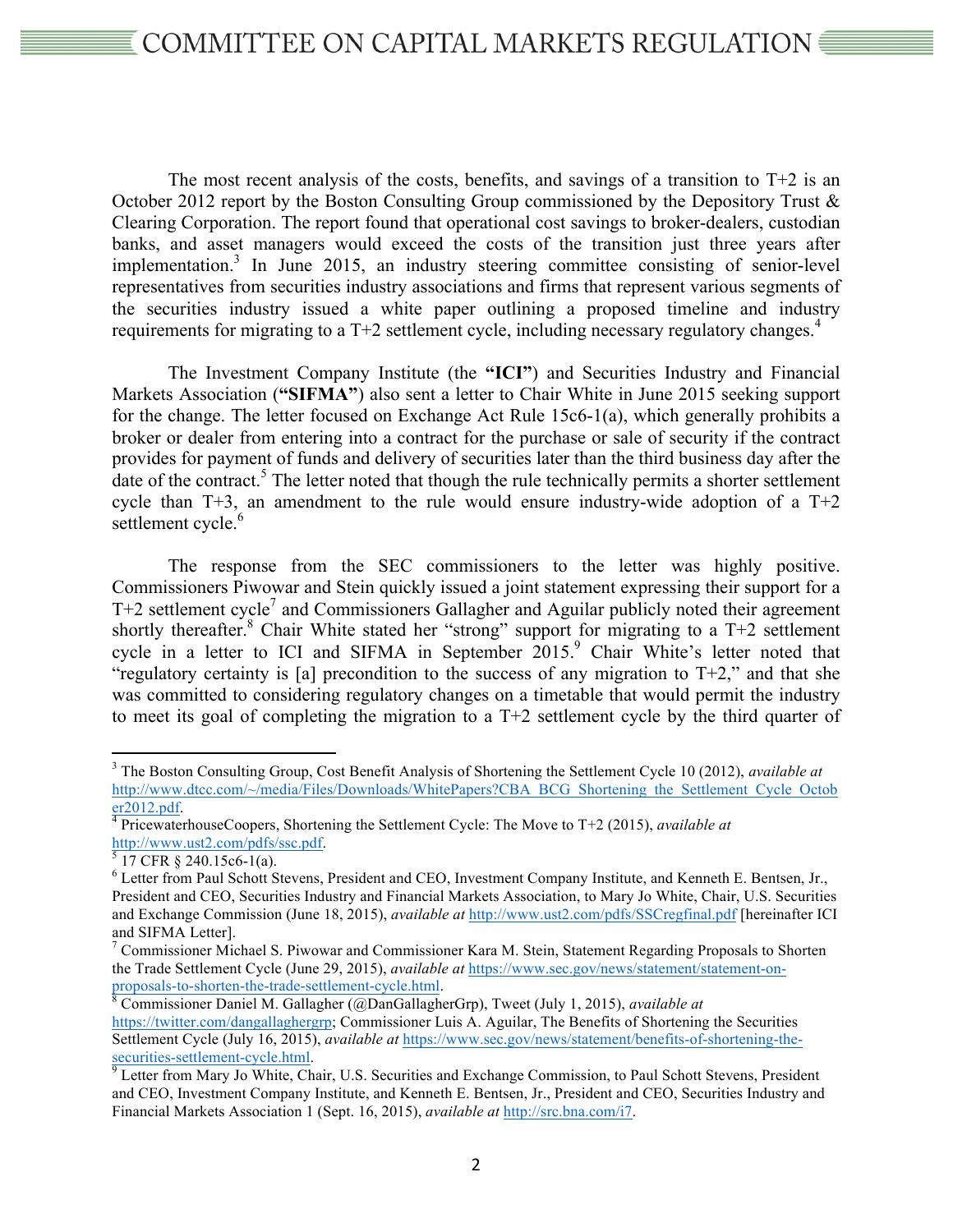$2017<sup>10</sup>$  Chair White's letter stated that she was instructing the SEC staff to develop a proposal to amend Rule 15c6-1(a) to impose a T+2 settlement cycle.<sup>11</sup> The SEC targeted June 2016 for the publication of a proposed rule, according to the SEC's Regulatory Flexibility Agenda.<sup>12</sup> To date, however, no proposed rule has been published and the SEC has not indicated when such a proposal may be forthcoming.

## *Benefits of a Shorter Settlement Cycle*

The SEC previously noted in its 2004 conceptual release that "time equals risk" and therefore shorter settlement cycles decrease the risk of an adverse event occurring between the execution of a trade and its settlement.<sup>13</sup> More specifically, a shorter settlement cycle lowers counterparty risk, which is the risk that a counterparty does not pay the amount due or provide securities at settlement.<sup>14</sup> It also decreases the market risk that a non-defaulting party would face if forced to replace an unsettled contract because of changes in the price of a security during the settlement period.<sup>15</sup> The Boston Consulting Group's cost-benefit analysis estimates that a T+2 settlement cycle could reduce counterparty and market risk by about \$200 million annually.<sup>16</sup> This estimate was made using brokers-dealers' risk of default based on probabilities implied by their credit ratings. $17$ 

Importantly, reducing counterparty and market risks also reduces systemic risk where the inability of one market participant to meet its obligations could provoke a chain reaction whereby other institutions would fail to meet their obligations because of exposure to the defaulting counterparty.<sup>18</sup> Indeed, in discussing a move to a shorter settlement cycle, the SEC's Investment Advisory Committee has stated that "[w]ith perhaps only one or two exceptions . . . we cannot think of any other higher impact measure that is within reach, that does not potentially have other adverse consequences, and that can so substantially lessen what is otherwise significant systemic risk."<sup>19</sup>

A migration to a T+2 settlement cycle would also improve capital optimization because reduced counterparty risk would result in lower margin requirements at clearinghouses. Boston Consulting Group estimates that a T+2 settlement cycle would provide annual benefits of \$25

<sup>&</sup>lt;sup>10</sup> *Id.* at 2.<br><sup>11</sup> *Id.*<br><sup>12</sup> Securities and Exchange Commission, *Shortening the Settlement Cycle*, Office of Information and Regulatory Affairs, http://www.reginfo.gov/public/do/eAgendaViewRule?pubId=201604&RIN=3235-AL86 (last visited July

<sup>13, 2016).&</sup>lt;br>
<sup>13</sup> 2004 Concept Release, *supra* note 1.<br>
<sup>14</sup> *Id.*<br>
<sup>15</sup> *Id.*<br>
<sup>16</sup> Boston Consulting Group, *supra* note 3, at 35.<br>
<sup>17</sup> *Id.*<br>
<sup>18</sup> *See* Deloitte & Touche LLP, T+2 Industry Implementation Playbook 12 (

http://www.ust2.com/pdfs/T2-Playbook-12-21-15.pdf; 2004 Conceptual Release, *supra* note 1.<br><sup>19</sup> Investment Advisory Committee, Recommendation of the Investment Advisory Committee: Shortening the Trade

Settlement Cycle in U.S. Financial Markets (Feb. 12, 2015), *available at* https://www.sec.gov/spotlight/investoradvisory-committee-2012/settlement-cycle-recommendation-final.pdf.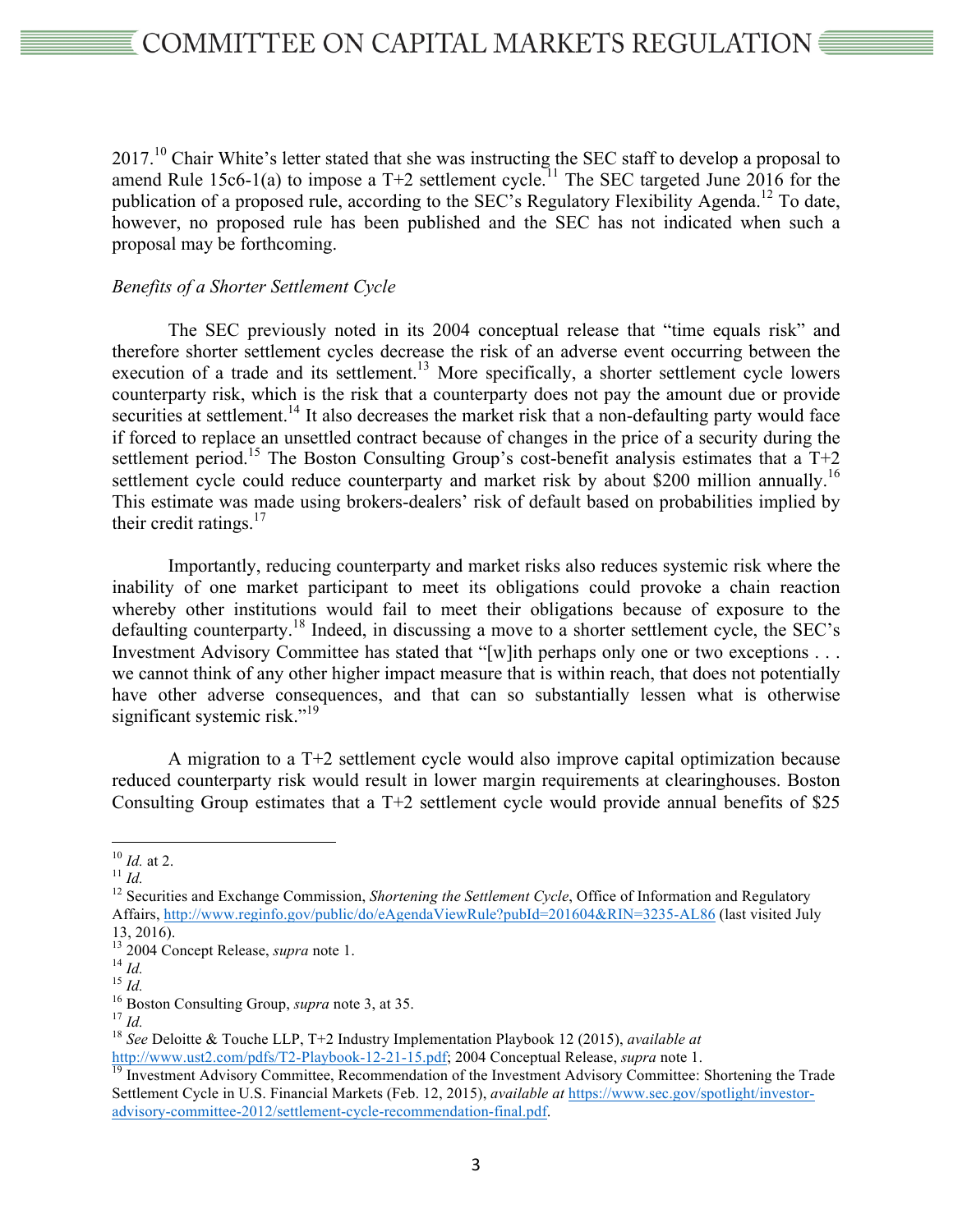million to broker-dealers from capital optimization.<sup>20</sup> In addition, switching to a  $T+2$  settlement cycle would align the United States with other global markets. For example, the European Union, Hong Kong, South Korea, Australia, and New Zealand have implemented a T+2 settlement cycle.<sup>21</sup> Finally, it is estimated that the switch could produce \$170 million annually in operational cost savings,  $2^2$  such as through the reduction in manual processing by custodian banks and lower labor costs at broker-dealers from improved processes.<sup>23</sup>

## *SEC Action is Needed*

The Committee believes that the SEC needs to amend Exchange Act Rule 15c6-1(a) for the migration to  $T+2$  to succeed. First, in order to ensure universal adoption, industry participants need to be incentivized to incur the costs of the transition. Second, SEC action could prompt other regulatory bodies to implement changes to their rules that apply to the settlement cycle. Third, a proposed rule to amend Exchange Act Rule 15c6-1(a) would be subject to notice and comment and so it would provide the public, market participants, and regulators an opportunity to identify and resolve any impediments to a successful transition to a T+2 settlement cycle.

Despite the benefits a change to T+2 would provide and the widespread support it has received, it still requires significant investments, estimated to be around \$550 million across all segments of the securities industry, including investments of up to \$4.5 million per large institutional broker-dealer, \$4 million per large retail broker-dealer, and \$4 million per large custodian bank. <sup>24</sup> These investments include revisions to broker-dealers' and custodian banks' core order processing systems, asset servicing functions, and documentation, as well as customer and staff education, and implementation testing.<sup>25</sup> A proposal by the SEC to shorten the settlement cycle would ensure that all industry participant promptly make the investments that a shorter settlement period would require.<sup>26</sup>

SEC action may also prompt other regulatory bodies to implement amendments to their rules that would facilitate a transition to a T+2 settlement cycle. The ICI and SIFMA letter to Chair White identified Financial Industry Regulatory Authority, Municipal Securities Rulemaking Board (the **"MSRB"**), Office of the Comptroller of Currency, Federal Deposit Insurance Corporation, NASDAQ and NYSE rules that should be revised as part of the shift to a T+2 settlement cycle.<sup>27</sup> While the MSRB has finalized amendments to Rules G-12 and G-15 to define regular way settlement for municipal securities transactions as occurring on a two day

<sup>&</sup>lt;sup>20</sup> Boston Consulting Group, *supra* note 3, at 10, 34.<br><sup>21</sup> PricewaterhouseCoopers, *supra* note 4, at 5; *Transition to T+2 Settlement for Cash Equities*, ASX, http://www.asx.com.au/services/t2.htm (last visited July 29, 2016); *Transition to T+2 Settlement Cycle for Cash* 

<sup>&</sup>lt;sup>22</sup> Boston Consulting Group, *supra* note 3, at 10.<br>
<sup>23</sup> *Id.* at 32.<br>
<sup>24</sup> *Id.* at 9, 30-31.<br>
<sup>25</sup> Deloitte & Touche LLP, *supra* note 18, at 21-78, 104; Aguilar, *supra* note 8, at 1.<br>
<sup>26</sup> ICI and SIFMA letter, *sup*